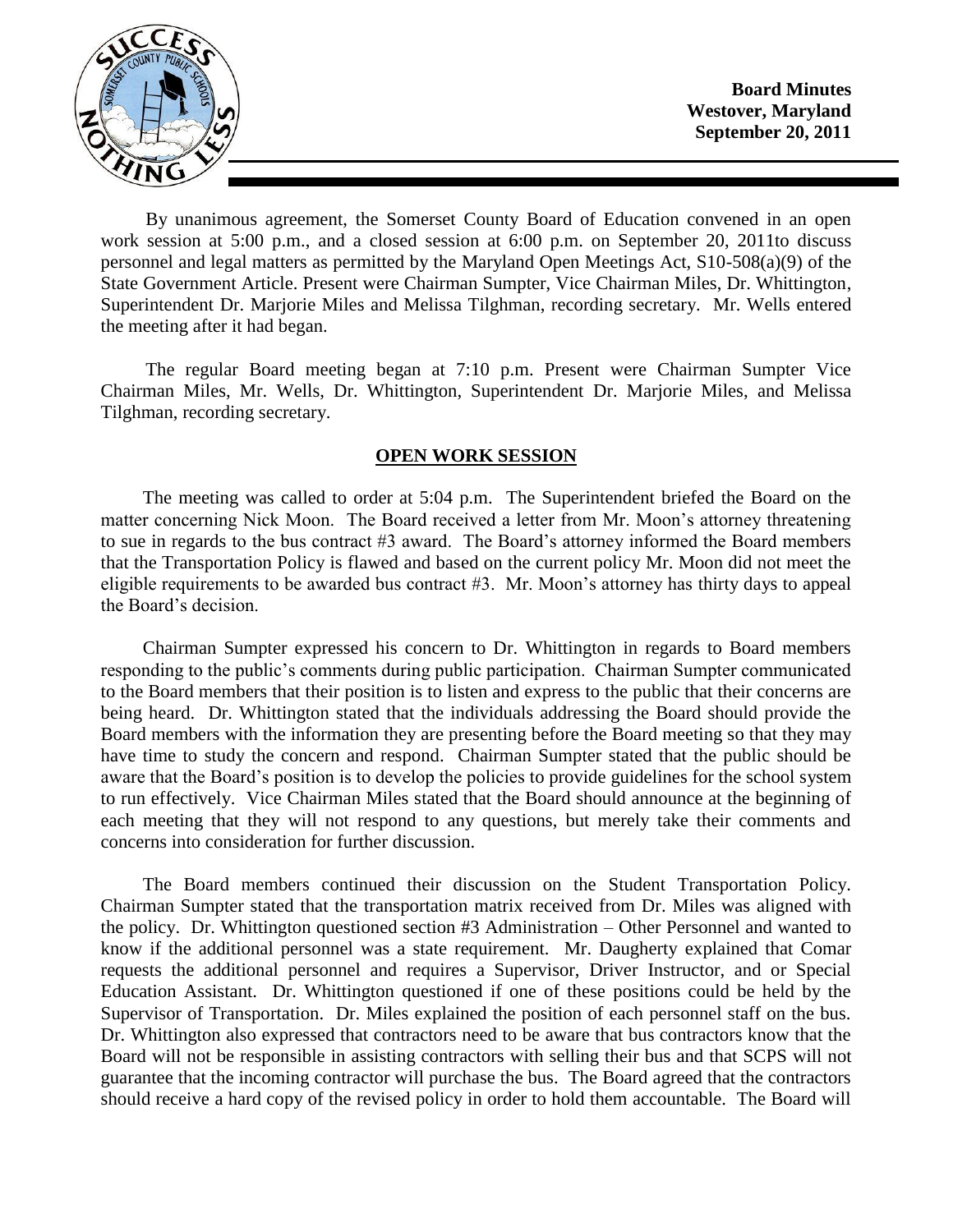make sure that a copy of the revised policy is given to the bus contractors. They will be required to sign for the policy showing acknowledgment that they received the policy.

Dr. Whittington questioned the approval of additional substitutes when they do not have anyone to drive for. Mr. Daugherty stated that current substitutes have to submit the person that they will be driving for. Dr. Whittington stated that due to finance reasons, SCPS should make sure that substitutes are needed before the approval is brought forth. Dr. Miles explained that some substitutes may refuse to drive for someone; therefore additional names are needed to choose from.

Dr. Whittington questioned how Mr. Moon found out that he was being presented the contract. Dr. Miles stated that if Mr. Moon could not share with the Board where he got the information it was pure conjectural. Dr. Miles added that the Route #3 was being run by an interim contractor who was the original contractor of the route.

Mr. Daugherty informed the Board that SCPS is required to have a driver instructor on staff and that Mr. King will be retiring at the end of the school year. The state only offers training once a year so an individual will need to be appointed in order to get them certified. Dr. Whittington questioned the requirements in the driver training position and whether or not the contractor could be the trainer. He also questioned whether or not the Supervisor of Transportation could hold the driver training position. Dr. Miles will look into and check COMAR.

Mr. Daugherty presented Change Order requests #58-67. Most of the Change Orders were credits from unused allowance and were as follows

- #58 Credit in the amount of \$7,778.00 (Demolition Credit)
- #59 Credit in the amount of \$3,872.00 (Misc. Metals)
- #60 Charge in the amount of \$3,130.94 (To replace bring and block at wall opening on north side of kitchen for access during demolition. Repairs were made to walls that were unsafe during demolition.
- #61 Credit in the amount of \$1,365.00 (Casework-Cabinetry, Countertops etc.)
- $\bullet$  #62 Change order was pulled, further discussion is needed with the contract
- #63 Credit in the amount of \$4,295.00 (Ceramic Tile )
- #64 Credit in the amount of \$3,017.00 (VCT, Carpet, & Athletic Flooring)
- $\bullet$  #65 Credit in the amount of \$9,205.91 (Painting)
- #66 Credit in the amount of \$3,236.50 (Food Service Equipment & Residential Appliances)
- #67 Charge in the amount of \$1,905.00 (Labor and material to flash patch areas in the cafeteria.

The total amount of change orders ended with a credit of over \$23,000.00. The Board agreed that the change orders will be voted on as a group. Mr. Daugherty informed the Board that the State will received 88% of the credited funding and that the county commissioners will receive 12%. There were no questions in regards to the Comprehensive or Capital Improvement Plan. Mr. Daugherty informed the Board that the Greenwood renovation would be and expensive one renovation but SCPS should not have any problems getting the funding. He also stated that the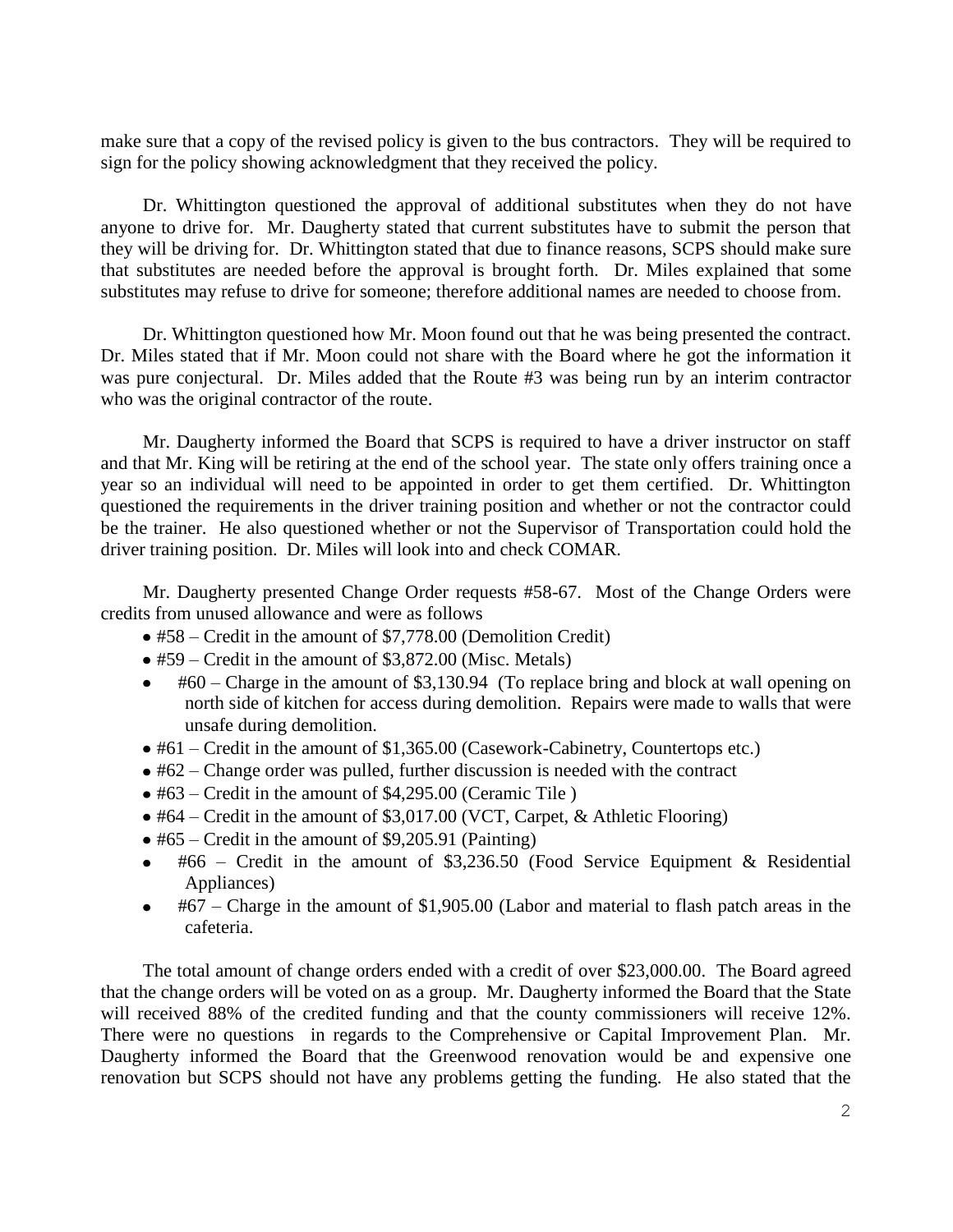State has been pushing for counties to look for alternative funding on renovation projects. Dr. Whittington questioned the enrollment at Washington Academy and High School and asked if reconstruction was really needed. Dr. Miles responded that enrollment was a little over 500 but the building had a capacity of 900. Dr. Miles questioned the utilization of space in the building. Mr. Daugherty added that Princess Anne, Woodson, and Greenwood Elementary schools' enrollment was almost at capacity.

Dr. Miles stated that she had attended a tri county council meeting and will be serving on the Economic and Budget Development Committee along with Jim Webster, Conal Turner, and others. The council is working on a 5-10-20 year plan in Somerset's economic development. The Walmart Distribution Center is expected to begin construction in 2019.

The Board members went into closed session at 6:00 p.m.

### **REGULAR SESSION AGENDA**

### **1. Call to Order**

The meeting was called to order by Chairman Sumpter at 7:10 p.m.

#### **2. Roll Call**

The roll was called by Melissa Tilghman indicating that four Board members and the Superintendent were present. Ms. Green-Gale was excused from the meeting.

## **3. Declaration of Quorum**

It was declared that a quorum was present.

### **4. Pledge of Allegiance**

Chairman Sumpter led the Board in the Pledge of Allegiance.

### **5. Approval of Minutes**

Vice Chairman made a motion to hold the vote on the August 16, 2011 minutes. The corrected minutes will be approved at the October Board meeting. The motion was unanimous.

### **6. Adoption of Agenda**

It was moved by Vice Chairman Miles, seconded by Dr. Whittington and passed to approve the amended agenda. The vote was unanimous.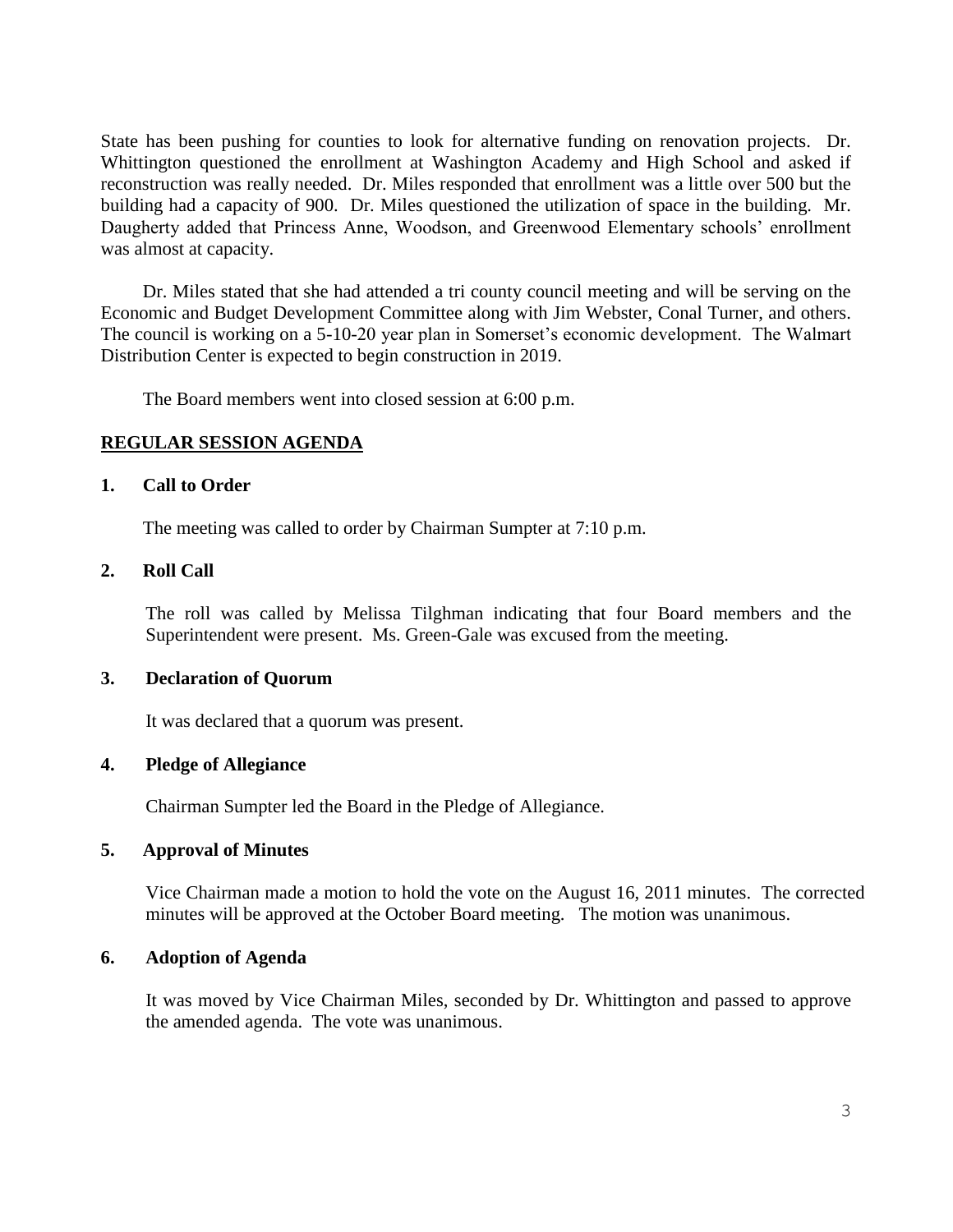# **7. TGM Group, LLC, Auditor**

Ms. Miller introduced the auditor, Mr. Hickman. Mr. Hickman thanked Ms. Miller and staff for all of their assistance in obtaining needed information. Compliments were given to Ms. Miller on the handling and monitoring of the budget. Mr. Hickman stated that the Food Service Department needed to bring in more revenue as the general funds could not support the Food Service deficit.

Mr. Hickman recommended that a risk assessment plan be implemented and suggested the monitoring of schools' activities monies. He ended his report stating that overall SCPS had a great audit and internal controls. A final report will be done by Monday. Ms. Miller stated that the numbers in the budget audit will not change.

### **8. Student Board Members' Reports**

The new student Board members introduced themselves and provided very informative reports. Chairman Sumpter thanked the students for their reports. Dr. Miles added that the Promise Academy is going well. She explained the new structure and additional resources added to the school. She would also like to extend the Promise Academy students' learning to the JM Tawes Career and Technology Center. Ms. Carter and Mr. Hankerson are doing well and the new structure setup is off to a great start.

#### **9. Public Participation**

There was no public participation.

### **10. Old Business**

### **A. Facilities and Transportation and Change Order Requests**

It was moved by Dr. Whittington, seconded by Vice Chairman Miles, and passed to approve Mr. Daugherty's presented change order requests #58 - #67. The vote was unanimous with all but one Board member. The approval of these change order requests excluded Change Order #62.

### **Comprehensive Maintenance Plan**

It was moved by Vice Chairman Miles, seconded by Dr. Whittington and passed to approve Mr. Daugherty's Comprehensive Maintenance Plan. The vote was unanimous with all four Board members in agreement.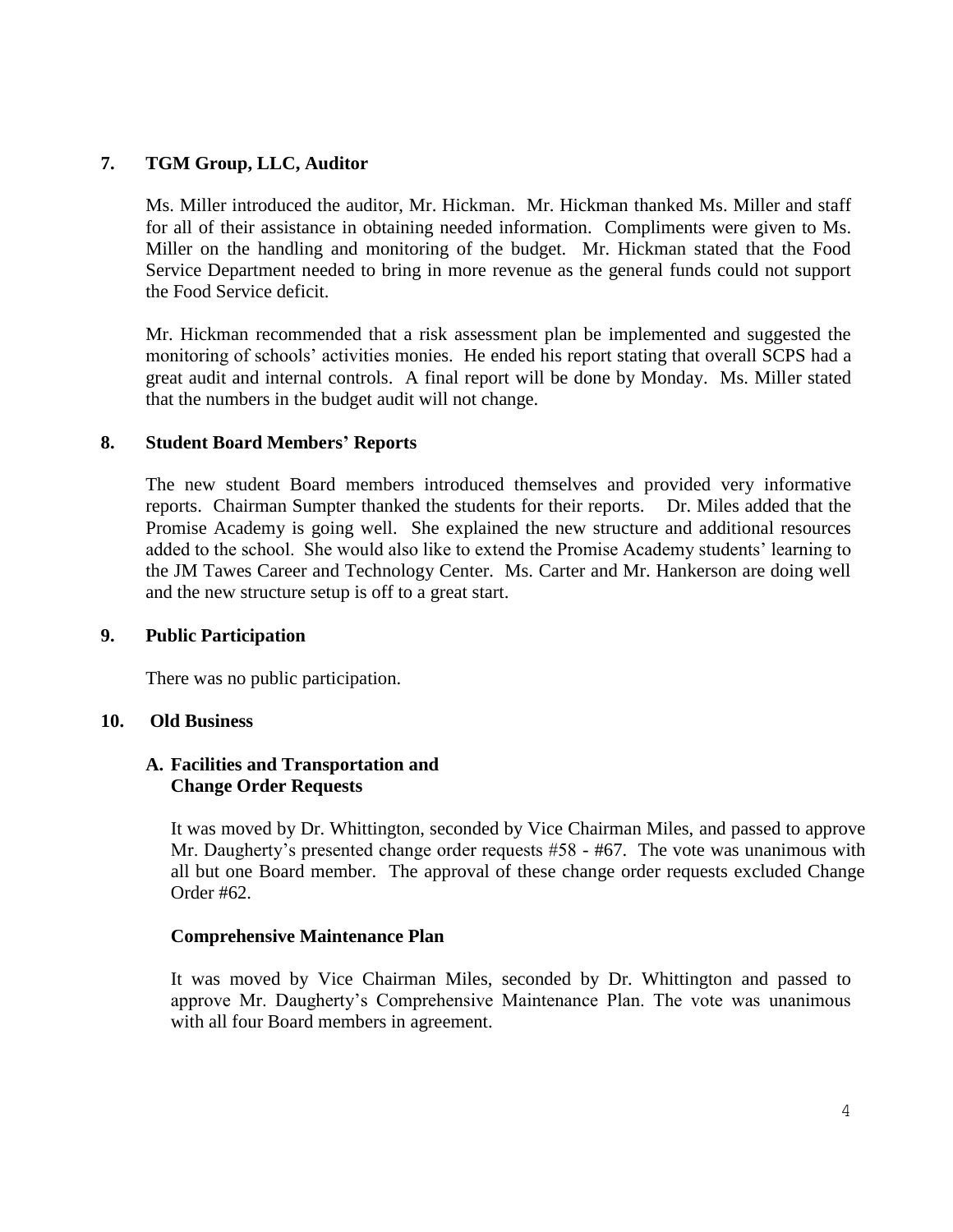# **Capital Improvement Plan**

It was moved by Vice Chairman Miles, seconded by Mr. Wells and passed to approve Mr. Daugherty's Capital Improvement. The vote was carried unanimously.

## **Policy #200-18, Pupil Transportation**

It was moved by Vice Chairman Miles, seconded by Dr. Whittington and passed to approve Policy #200-18, Pupil Transportation. The vote was carried unanimously.

### **Route #3 Contract Approval**

This item was removed from the agenda.

## **B. Student Services**

## **Policy #600-21, Student Enrollment**

Mr. Wells made a motion to table Policy #600-21, Student Enrollment. The Board agreed that the transportation policy was flawed and that further review and discussion was needed before a vote could be made.

### **C. Human Resources**

### **Policy #700-15, Workers Compensation**

It was moved by Vice Chairman Miles, seconded by Dr. Whittington and passed to approve revised Policy #700-15, Workers Compensation. The vote was unanimous. Accidents will now be reported to the Director of Human Resources.

### **Policy #700-26, Tuition Reimbursement**

The Board approved the withdrawal of policy #700-26, Tuition Reimbursement. They agreed that they will look into the negotiation agreement to raise reimbursement grade from a "C" average to a "B". The Board agreed to vote on the policy after negotiations have been completed.

### **Policy #700-29, Classified Employee Probationary Period**

It was moved by Vice Chairman Miles, seconded by Dr. Whittington and passed to approve Policy #700-29, Classified Employee Probationary Period. The vote was unanimous.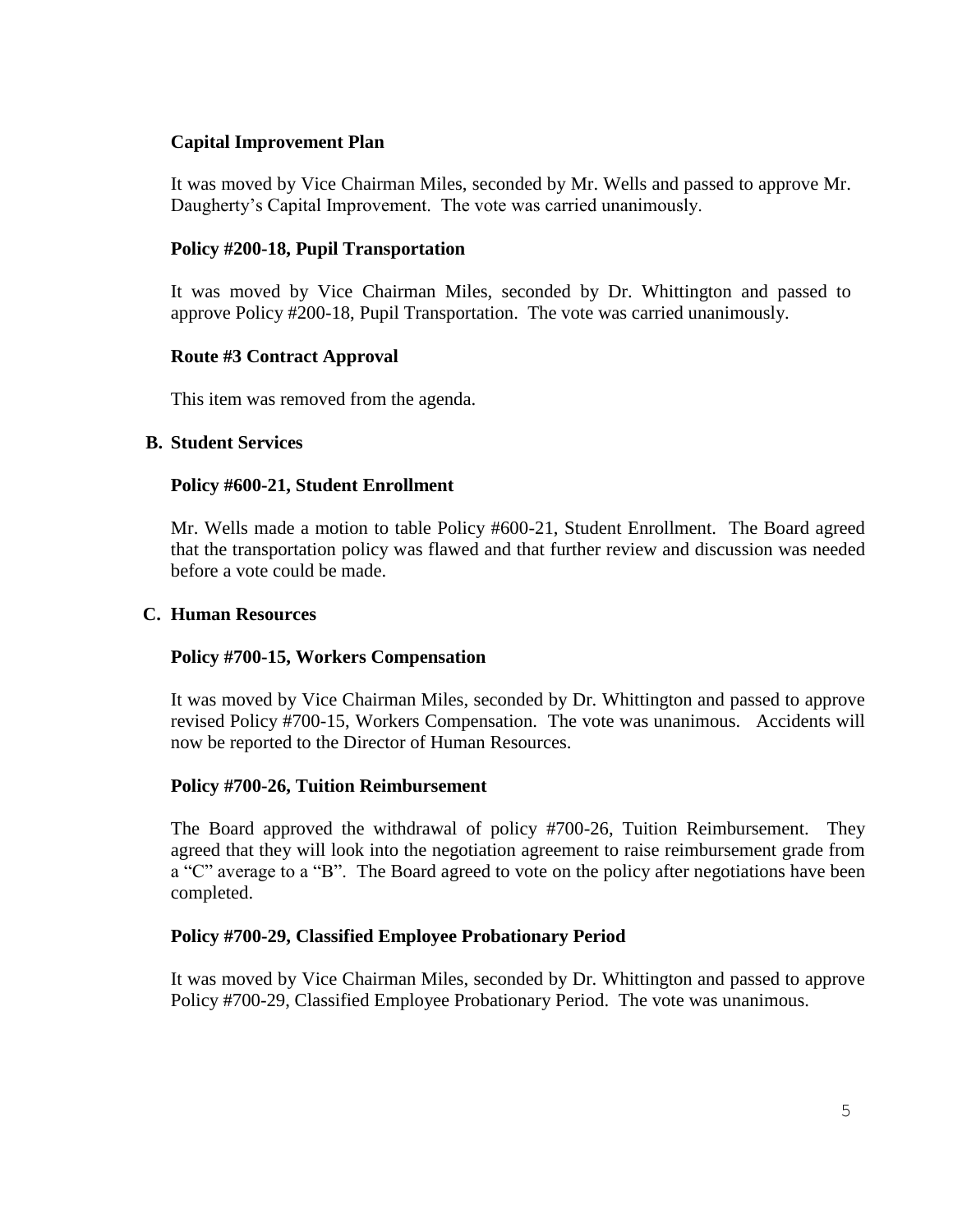### **Policy #700-55, National Board Certification Assessment**

It was moved by Vice Chairman Miles, seconded by Dr. Whittington and passed to approve the National Board Certification Assessment policy. The vote was unanimous.

## **Job Descriptions**

It was moved by Mr. Wells, seconded by Vice Chairman Miles and passed to approve the following revised job descriptions: Director of Curriculum and Instruction and Principal. The vote was unanimous.

## **11. New Business**

## **A. Instruction**

## **Master Plan 2011 Update**

Mr. Bloodsworth discussed the Master Plan Update with the Board members. Chairman Sumpter stated that he appreciated the humorous presentation which was followed by great detail.

## **Out of County Field Trip Request**

Chairman Sumpter removed item 11 A-2 from the Board agenda as approval is not needed for Out of County Field Trip Request. Approval is only needed when students will be staying overnight.

### **Out of Student Transfer**

It was moved by Dr. Whittington, seconded by Vice Chairman Miles and passed to approve the following students school transfer request:

- David and Bryan Sproul (WHS)
- Zoe Taylor (PAES)

The vote was unanimous with all Board members in agreement.

### **B**. **Human Resources**

### **Job Descriptions**

Mr. Lawson presented the Board with the revisions to the Bus Driver Trainer and Job Coach for their review and study. The Board will vote at the October Board meeting.